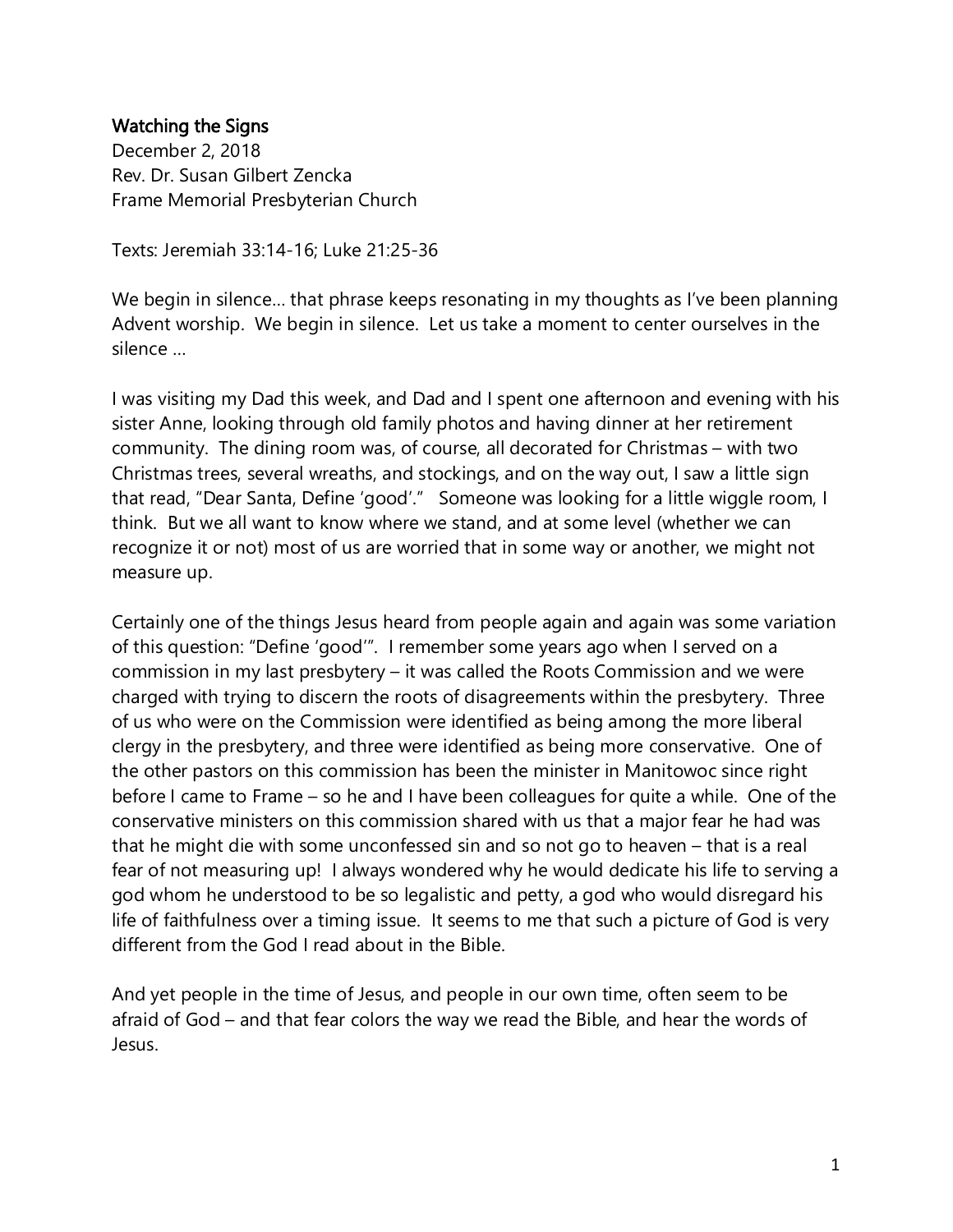This passage from Luke is one of those that seems to make people uncomfortable and even a little nervous, and yet it represents a style of writing that was intended to provide comfort. Jewish apocalyptic literature was an ancient literary form that drew parallels between contemporary events and a cosmic battle of good and evil. Its purpose was to comfort people who were undergoing hard times, to assure them that their experiences held significance from a universal perspective.

Luke's Gospel is thought to have been written shortly after a failed Jewish rebellion – the Temple had been destroyed again, and the Jewish community was devastated. Remember, Christians at this time were largely still part of the Jewish community—even Gentile Christians were connected to Judaism, because they were becoming part of what was at the time a sect within Judaism. So these words of Jesus, suggesting that there was a cosmic dimension to the destruction that the community had experienced, was reassuring them that the God had taken notice of their experience.

In difficult or frightening times, it makes a huge difference whether people respond in fear or in hope. We certainly see this in our own times, and we can watch the signs in our own times for signs of hope or fear.

Do we see immigrants as part of the ongoing history of our nation, whereby each generation of new residents brings interesting diversity and an eagerness to participate in American culture and growth? Or do we see immigrants as outsiders who will likely threaten what we most value? Are we responding with hope or fear?

Do we see new industries that promote alternative energy development as an exciting sign of a hopeful response to the realities of climate change? Or do we fear that changing regulations to encourage innovation will handicap established industries?

Do we see increases in voter turnout as a wonderful demonstration of democracy's strength? Or do we think of more people voting as a problem?

When we respond in fear, we often move on to prejudice, hatred, and even violence. When we respond in hope, we may find new capacities for change, for new experiences, for being surprised by joy.

The first candle in Advent is often called the candle of Hope – and it does seem fitting to begin this season in hope. Apocalyptic literature was intended to inspire hope. In the reading from Luke, Jesus speaks of a time when people will be afraid, and then he says that in the face of that fear: stand up straight and raise your heads, because your redemption is near. Hope is something we do – it is not merely a state of mind. Indeed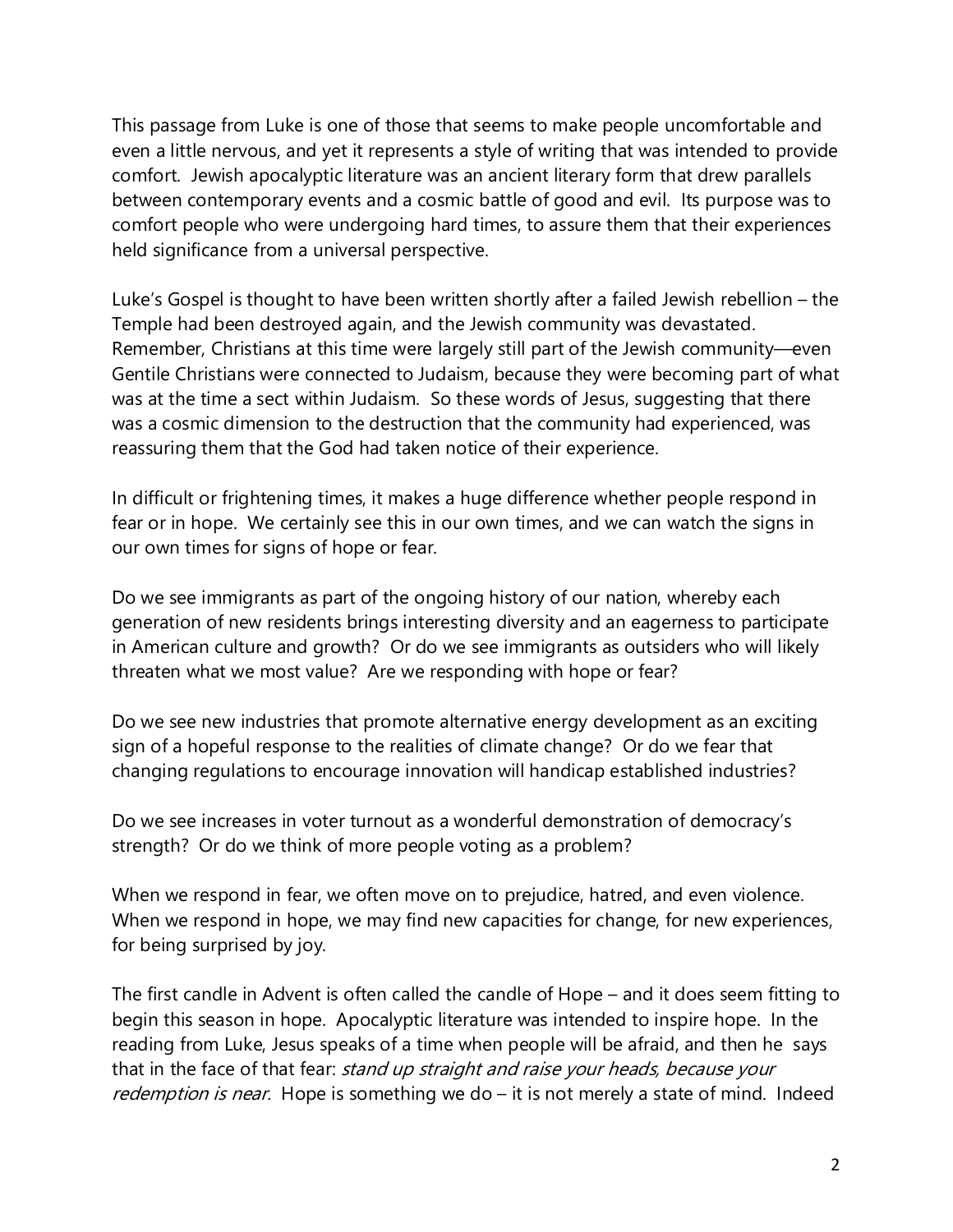religion is not merely a set of beliefs – religion has to do with how we live our lives. And can we live our lives from a stance of welcome? Welcoming the stranger, welcoming the future, welcoming the possibilities And the season of Advent, as it anticipates the birth of Jesus, reminds us of this, because it reminds us that this is true for God as well as for us. We don't just believe that God exists – we believe that God acts in the world, that God energizes the world in love, that God is eager to work in, through, among, and around us. There's really nothing abstract about the Christian faith – as I've said before: it is a reality-based religion, based in the real lives of real people, found in the real impact of our faith on our lives, in the real experience we have of God giving us the capacity to choose love, to choose peace, to choose hope.

The prophet Jeremiah was speaking to the Jewish people who had been sent into exile from Jerusalem to Babylon, and he proclaimed hope: "The time is coming, declares the Lord, when I will fulfill my gracious promise with the people of Israel and Judah. In those days and at that time, I will raise up a righteous branch from David's line, who will do what is just and right in the land. In those days, Judah will be saved and Jerusalem will live in safety. And this is what he will be called: The Lord Is Our Righteousness." God is our righteousness—our goodness comes from God, and God's love for us, not from our measuring up in some way.

And this is what happens when we choose hope—because hope is a choice. We can embrace our own goodness, in ways that empowers us to be of good courage. In difficult times, we could feel fear, but we can choose to act in hope—to welcome the stranger, to feed the hungry, to care for the widow, the orphan, and to free the oppressed. When we choose hope, we create the conditions for community, for belonging, for courage. Remember that the word courage comes from the same root as coronary—choosing courage means to choose full-heartedness. It is a choice for hope.

The season of Advent is about the light of God – the light of hope, of love, of fullheartedness piercing the darkness of fear, of loneliness, of hatred. And so we begin by lighting one candle, the candle of Hope, because this is how we begin. We begin with one choice, the choice to reject fear and to embrace hope. We do this by the actions we choose – by tutoring children, or helping with hunger relief, by eating less meat, and producing less trash, by greeting the stranger, and caring for creation. The ways that we work for change in the world create hope, and they are, as the late President George H.W. Bush said, "…a brilliant diversity spread like stars, like a thousand points of light in a broad and peaceful sky." The hope we choose becomes the light pointing the way to God's love made manifest in the world.